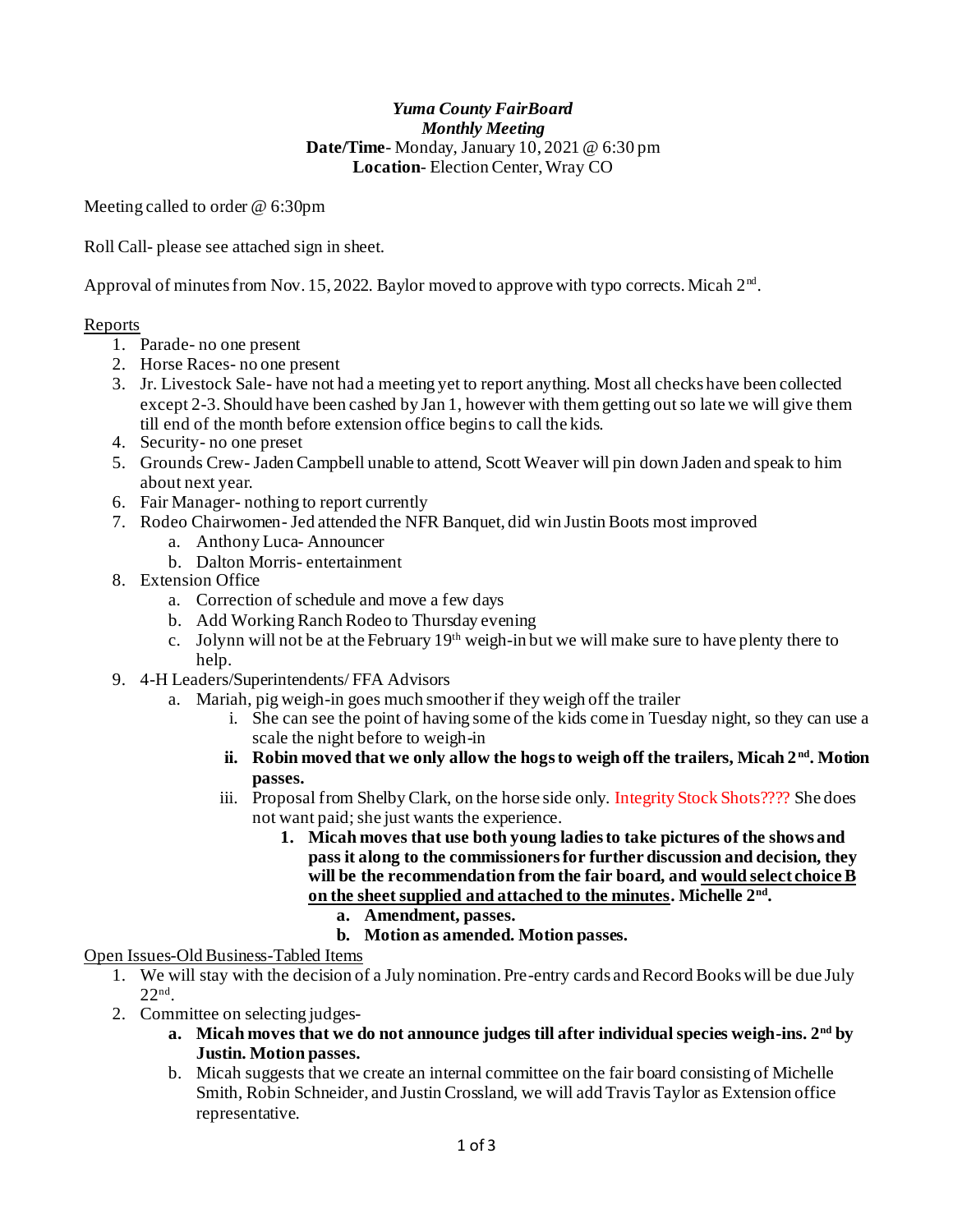- 3. Rodeo VIP Section
	- a. Cassidee suggests that we place blenchers on the track as a VIP Section, this is a work in progress. Livestock buyers will be part of the VIP section. This would be on the west end of the arena on the track.
		- i. Area over the east side pens, create a platform to help eliminate the Mekelburg/Stallings trailers and allow for more infield bleachers and/or add a beer garden.
	- b. Cassidee will work on a proposal and get it more organized to present at the February meeting.
- i. Recommendations for VIP- 1 ticket per animal bought to the VIP section. 4. Family Animal Context in the Fair Book
	- a. People have reached out and would like to be able to weigh-in as many animals as they would
		- like, however may only bring 4 to the fairgrounds.
		- b. Original Rule for the family animal was made for the families that were unable to buy or have an extra animal. This was taken out of context and was used inappropriately.
		- c. It has been suggested that we only allow each contestant may only weigh-in 4 animals.
			- **i. Robin makes a motion that we discontinue the "family animal" in the 4-H and FFA program and fair book. Michelle 2nd. Motion passes.**
			- **ii. Baylor makes a motion to be able to weigh-in as many animals that the exhibitor wants and only able to bring 4 to fair, those 4 must be on the pre-entry card by specified date in the fair book. Micah 2nd. Motion passes.**
- 5. Special Guest- Jed Gleghorn has asked that we add a Calcutta to the draft horse pull and the proceeds will go to Darcy's children. Jed has been asked to get together with Fair Board Draft Horse Pull Chair Justin Crossland to create a proposal and bring it to the February meeting.
- 6. **Micah moves that we remove the 4-H leader requirement and allow outside fitter's day of show only. BJ Mekelburg 2nd. Motion Passes 5 to 1.**

Election for replacement of Vice-Chair position for rest of 2022 year.

Commissioners will advertise in the papers for the open fair board position, will have a replacement by February Meeting.

**Moved by Robin to nominate Micah. 2nd by Michelle Moved by Justin to nominate Robin, 2nd by Micah. Hand vote, 3 to 1. Micah will be the Vice-Chair rest of 2022.**

7. The advertising and hiring of cleaning crew will be completed by Fair Manager when she gets a copy of the contract and is able to make changes to divide the contact into two for cleaning and trash separately.

# New Business

- 1. K Latoski will contact Brian about the horse races and explain they will need to find their own security
- 2. C Gleghorn explained how she would like to honor the market sale buyers by giving them VIP tickets to the rodeo and after more thought she would like to rope off a section in the grandstands instead of putting them in separate stands.
- 3. Gleghorn has also given the YC Commissioners some estimates/bids for 6 Aero pens and/or rebuilding and repairing our existing stripping shoots.
- 4. Cassidee Gleghorn explained the Marketing team has been working on one central Facebook page to house the Fair and all the components such as the rodeo, fair news, events, etc. The Facebook page is being created by Michelle Smith, Commissioner Weaver and Smith will meet with Andrea on the specific do's/don'ts for the Facebook page.
- 5. Corrections and updates to all sections of the fair book need to be given to Jolynn as soon as possible so they can begin work on the corrections for the March final draft.
- 6. Discussion about opening the Beer Garden for the rodeos this year. Baylor Buck reported they will get some more people involved on the committee since Jed Gleghorn and Darcy Stallings are not available.
	- a. He told the board they would propose opening the grandstand for a beer garden with use of wristbands.